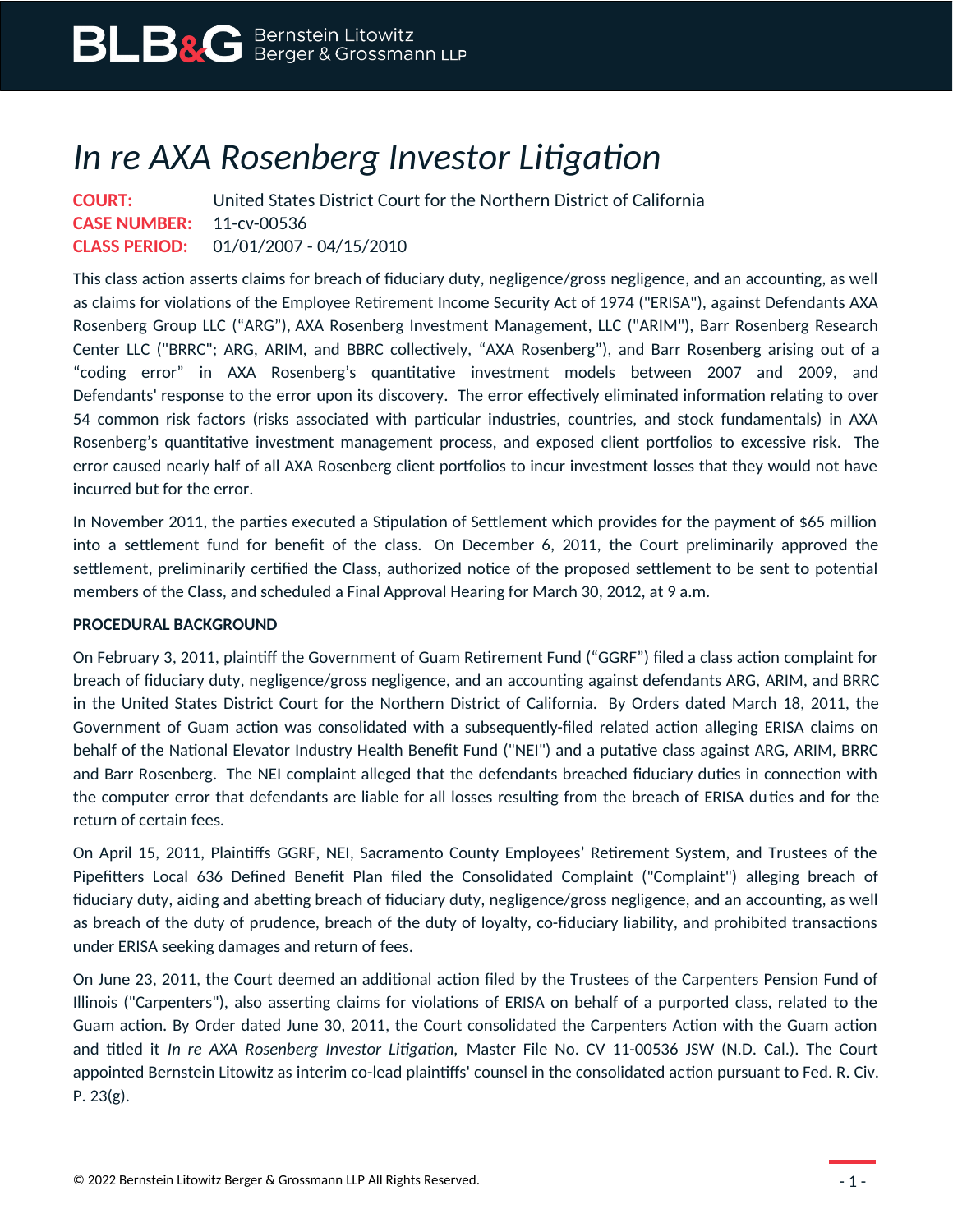

On May 31, 2011, Defendants filed motions to dismiss the Complaint pursuant to Fed. R. Civ. P.12(b)(6) and a motion for a more definite statement pursuant to Rule 12(e). Plaintiffs filed their opposition to the motions to dismiss on July 15, 2011, and Defendants filed their reply briefs on August 12, 2011. The Court scheduled the hearing on the motions to dismiss for September 16, 2011, and a Case Management Conference for October 14, 2011.

## **SETTLEMENT**

On September 12, 2011, the parties participated in a mediation session, and on November 1, 2011, the parties executed the Stipulation of Settlement, which provides, among other things, for the payment of \$65 million into a settlement fund for the benefit of the class. The Class consists of all persons and entities (whether consisting of a pooled investment fund or individually managed account) for which AXA Rosenberg Investment Management LLC or an Affiliated Adviser provided investment management or advisory services during the Class Period; and (i) for which a separate account (including sub-accounts) holding cash and/or securities was maintained with a custodian (or administrator or trustee) under that person's or entity's name (other than the pooled investment funds whose investors meet the definition of clause (ii)), or (ii) that signed subscription agreements (or similar documentation) to invest (and were invested) during the Class Period in a pooled investment fund that was sponsored by AXA Rosenberg Investment Management LLC, which did not have a board or other non-directed independent trustee(s) with independent fiduciary management responsibility ("Non-Independent Funds"). Excluded from the Class are Defendants and their subsidiaries, parents, affiliates, successors, predecessors, officers and directors, any entity in which any excluded person has a controlling interest, and the legal representatives, spouses, heirs, successors and assigns of any such excluded person, except that funds managed or advised by AXA Rosenberg or affiliates, any portion of which are for the benefit of non-affiliated third parties, are not excluded. Also excluded from the Class are any persons or entities who exclude themselves by submitting a request for exclusion.

On November 1, 2011, Plaintiffs filed a Motion for Preliminary Approval of the Settlement, which was unopposed. On December 6, 2011, the Court granted preliminary approval of the settlement. On February 24, 2012, Plaintiffs filed a Motion for Final Approval of the Settlement, which was also unopposed. On March 30, 2012, the Court held a hearing on the Motion for Final Approval of the Settlement, and granted the Motion. Orders reflecting the Judge's final approval of the settlement were entered on April 2, 2012.

## **Case Documents**

- April 2, 2012 Final Judgement and Order of Dismissal with Prejudice
- April 2, 2012 Order Granting Motion for Attorneys' Fees, Reimbursement of Expenses, and Service Awards
- February 24, 2012 Plaintiffs' Notice of Motion and Motion for Final Approval of Class Action Settlement and Plan of Allocation; Memorandum of Points and Authorities in Support Thereof
- February 24, 2012 Plaintiffs' Notice of Motion and Motion for Attorneys' Fees, Reimbursement of Expenses, and Service Awards; Memorandum of Points and Authorities in Support Thereof
- June 29, 2011 Order Consolidating Related Cases and Appeals for Co-Interim Lead Plaintiff's Counsel
- April 15, 2011 Consolidated Complaint